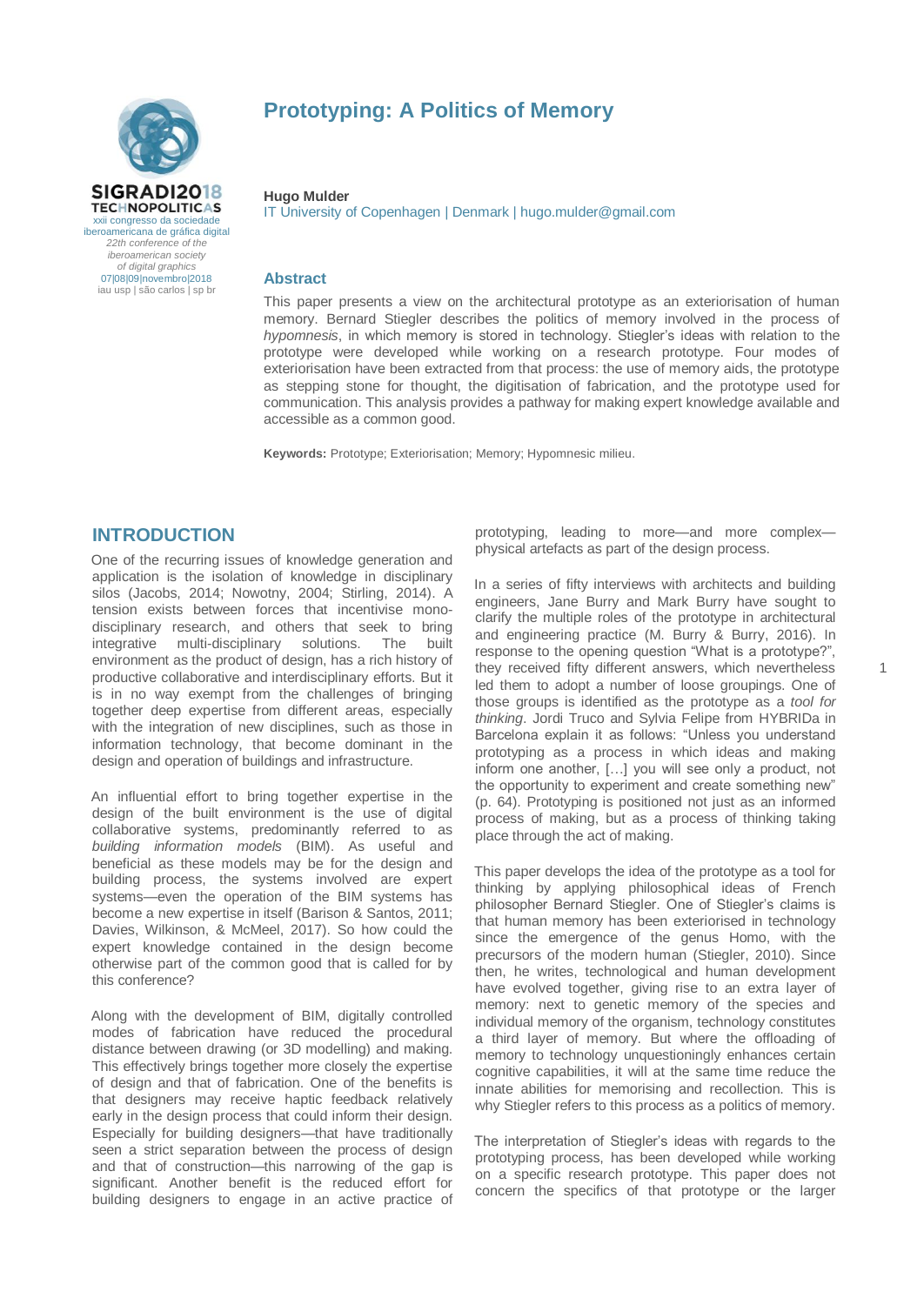research context that it is part of. But it will at times refer to specific features of the prototype in order to describe the process. The research prototype speculates about architectural space that is defined by movement and consists of eight transparent arches [\(Figure](#page-1-0) 1). The arches are formed of strips, that can be kinetically bent and twisted by rotating their two bases. For that purpose, a total of 16 motorised turntables have been installed. The process of design and making, as well as the prototype itself form the basis of the reflective analysis that led to the insights presented in this paper. These insights show how expert knowledge embodied in the prototype can become available as rich multi-layered understanding around a central starting point.



**Figure 1:** Research Prototype. Source: Author.

## <span id="page-1-0"></span>**METHODOLOGY**

Jonathan Hill writes that architectural design is a mix of using drawing to represent ideas, of developing provisional ideas to be subjected to experience, of functional problem solving, and of design and making (Hill, 2013). The explorative practice of architecture, Hill suggests, is performed as a triptych: "Studying the history of architecture since the Italian Renaissance, it is evident that researching, testing and questioning the limits of architecture occur through drawing and writing as well as building" (p. 19).

The paper's argument is supported by a research process that can be characterised as *research by design*, employing design thinking in explorative theory building. To implement this trajectory, a research prototype was

developed for a speculative kinetic architectural installation. The complex mechanical parts of the prototype were parametrically designed, integrated in a digital prototype, and fabricated using a CNC process. As part of a larger research project, the prototyping process ran alongside scholarly processes of critical literature review and descriptive analysis of reference works, in order for these three strands to inform each other.

The considerations and practical processes described in this paper, concern a type of installation that is referred to as a research prototype, by which is meant a prototype *for* research. This prototype guides and challenges the research by providing ground for critical reflection. The process central to this paper therefore is a prototyping process. The prototyping in this research involves design and making, two subprocesses that have proven to be difficult to separate. In the first place because design and making were conducted by the same person, causing feedback cycles to be short and direct, and in the second place because they both relied on digital processes that enabled drawing and making to be similar activities. In prototyping here, making is absorbed in the design process, rendering prototyping a particular form of doing design.

As prototyping is conducted in service of research, we could speak of research by prototyping, a special case of research by design. Christopher Frayling has referred to this research practice as research through design, asserting that the practice of design in itself is providing the methods to conduct research (Frayling, 1993). Although in some places this form of research has been practiced for many years and a deep understanding has been built around it, over the last years it has more broadly received renewed attention, especially in disciplines where design is the primary practice architecture included. Frayling, who was at the RCA when he wrote his seminal text, discussed both art and design, explaining that the process of research through these practices acts as a similar mechanism with similar concerns.

As Frayling has set out, the goal of research through design is the insight that is gained from doing design, rather than the actual design outcome. This would imply that the design and making of an artefact in a prototyping process (and not directly the artefact itself) are the key concerns of the research practice. In the prototyping process however, the role of the artefact is multifaceted. In an essay about the role of the artefact in artistic research, Linda Candy and Ernest Edmonds write: "The artefacts that practitioners create are an integral part of practice whether or not there is a formal research process" (Candy & Edmonds, 2010, p. 123). Even though Candy and Edmunds, like Frayling, emphasise the process of design and making in their writing, they affirm the inseparability of artefact and process. The prototype as artefact holds significance also beyond enabling the process of its becoming. In the analysis that this paper presents, special attention is paid to that aspect by regarding the prototype as the embodiment of exteriorised cognition.

Positioning this research in the tradition of research by design is helpful because an increasing body of academic work is lending credibility to this approach (De Walsche &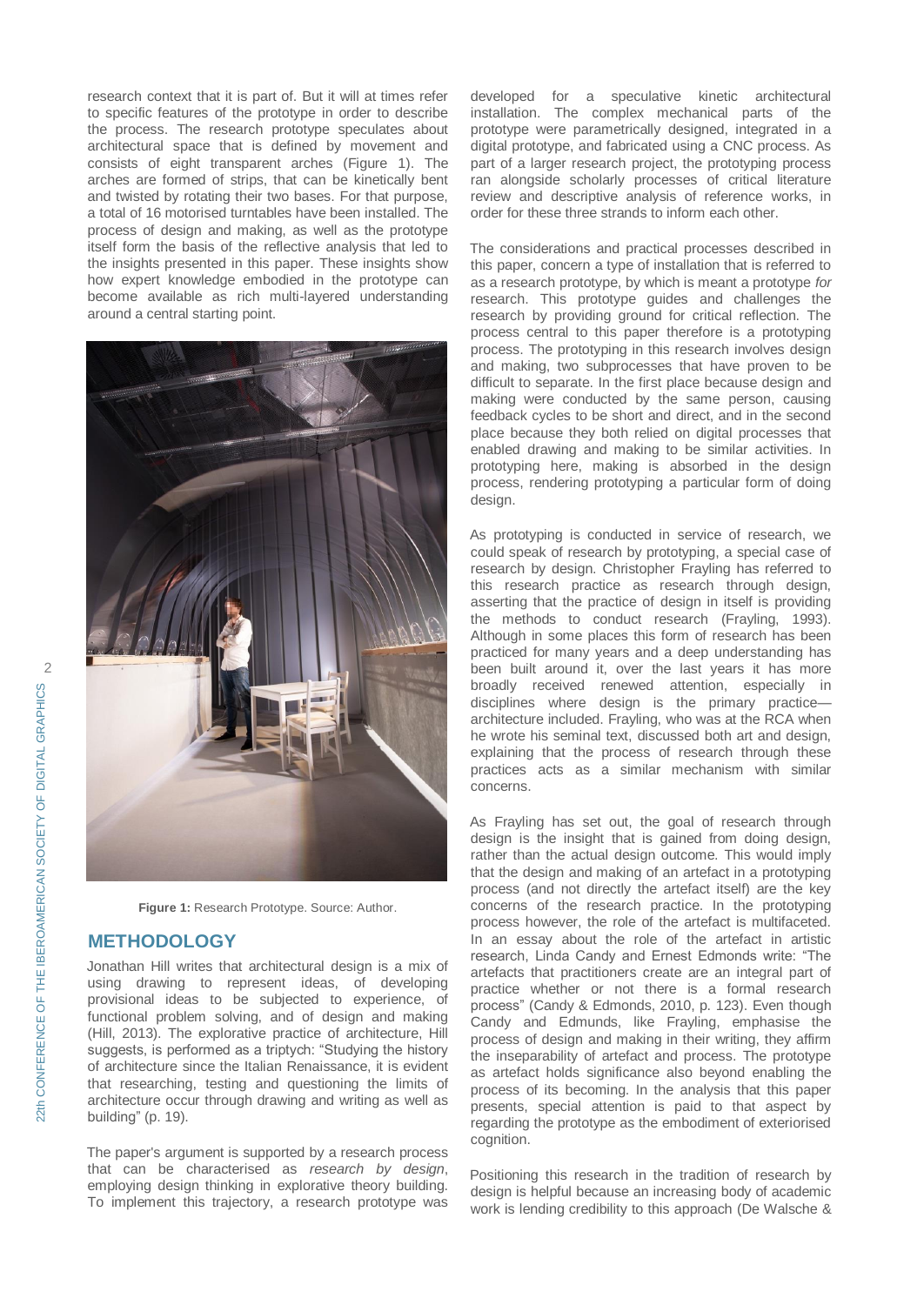Komossa, 2016; Fraser, 2013; Joost, Bredies, Christensen, Conradi, & Unteidig, 2016; Moloney, Smitheram, & Twose, 2015). But that same body of work is all but univocal about how such research is undertaken. The author's background as design engineer is only partially helpful. It means for example that the author has gained skills for practicing design, but not for being reflective on it. Author's experience has covered projects along a range of feasibility, but always with an intent for realisation. From that experience, design, especially early stage design, has often taken an intuitive path of trying solutions until they seemed right. This intuitive process of trying solutions based on tacit knowledge and judgement preceded a reflective process of critical writing where theory and process were shown to interrelate.

## **RESULTS**

The prototype in this section is presented as a tool for thinking that couples the world of ideas and the world of physical making. Prototyping is first explained as a process of technologically exteriorised thought, especially along the lines of Bernard Stiegler's thesis of memory. A breakdown will then take place of prototyping into four aspects: memory aids, stepping stone, digitisation of fabrication, and communication.

#### **THINKING BY PROTOTYPING**

The understanding of ideas and making as dynamically informing each other was laid out by Michael Speaks in a series of articles and interviews in 2002 and 2003 (Speaks, 2002b; 2002a). Speaks writes about design intelligence as emerging from a new way of doing architecture that he observed in several young architecture firms at that time.

Such design intelligence is explained as an opportune collating of information that cannot all be known to be true, but that collectively becomes a transformative force for innovation. In historical perspective, Speaks argues, such intelligence replaces the more encompassing views that were present in theory, and philosophy before that. In his writing, Speaks emphasises the role of the prototype, not as a representation of the design objective, but rather as a form of production that drives change. "[T]he search for prototypes that solve specific problems has today been replaced by prototypes, scenarios, versions and spreadsheets that are instead used to innovate. The product is not so much the prototype as it is the innovations that occur as a result of thinking with and through the prototype" (Speaks, 2002b, p. 6). The architecture firms that he refers to, "also view design as dynamical and nonlinear and not as a process with a beginning, middle and end. Accordingly, the relationship between thinking and doing becomes more and more blurred so that thinking becomes doing and doing becomes thinking" (b, p. 6).

When thinking becomes doing and doing becomes thinking, we could think of that as a shift rather than inversion. Thinking becomes doing suggests that thinking becomes an active process, in the context of what Speaks writes, perhaps a process that involves the hands (or other body parts) in making something. When doing becomes thinking, we can understand that active process as constitutive of thinking. The active process of doing becomes the primary process through which we think.

So far, the process of making has been addressed as a process of thinking. But where does that leave the artefact? Philosopher of mind Alva Noë gives us a clue as to how to address the physical construct in a recent publication that addresses the use of technologies and the profound influence they exert on us. He writes: "Technologies organize our lives in ways that make it impossible to conceive of our lives in their absence; they make us what we are" (Noë, 2015). He goes on to unpack the technology of writing, of representing language in symbols. Noë suggests that writing is not just a form of communication, but that it organises thought: "Writing […] is a technique for thinking about whatever domain it is we are writing about" and that "notations make it possible to frame problems and think about phenomena in a way that we couldn't do without notation" (Noë, 2015, p. 40). Writing in this sense is thus a technique that is external to us, and at the same time elemental to how we think.

A similar argument is made by Youn-Kyung Lim, Erik Stolterman and Josh Tenenberg in a paper about prototyping in the context of human-computer interaction (HCI) (Lim, Stolterman, & Tenenberg, 2008). Their discussion leads them to characterise prototypes as both filters and manifestations of design ideas. As filters, prototypes allow designers to test the design, without engaging necessarily with the full context and the complexity of all the detail. A prototype can be brought back to just the essential parameters to make particular design decisions, leaving out what seems irrelevant. As manifestations, prototypes are externalisations of design ideas. Lim et al. refer to the thesis of the extended mind, a view of cognition that gives prominence to external context as constitutive of our cognitive functions. Andy Clark and David Chalmers, as original proponents of this view, explain that:

the human organism is linked with an external entity in a two-way interaction, creating a coupled system that can be seen as a cognitive system in its own right. All the components in the system play an active causal role, and they jointly govern behaviour in the same sort of way that cognition usually does. If we remove the external component the system's behavioural competence will drop, just as it would if we removed part of its brain. Our thesis is that this sort of coupled process counts equally well as a cognitive process, whether or not it is wholly in the head. (Clark & Chalmers, 1998, pp. 8-9)

Just like writing, when we engage in prototyping, we establish a coupled system. We engage in a process that includes elements external to us, but that nevertheless form part of our cognitive processes. The writings of French philosopher Bernard Stiegler provide a contemporary philosophical perspective on this external coupling. Like Noë, Stiegler makes a claim about the exteriorisation that takes place in writing and extends that to technology more widely. Stiegler uses the term *hypomnesis* to refer to the process of offloading memory to technology. When, like in writing, such a technology allows simultaneously for a coding and a decoding of memory (knowing how to write implies knowing how to read), Stiegler refers to this as *associated* hypomnesis. Prototyping in this paper is positioned as a process of associated hypomnesis. To be literate at prototyping is like reading and writing: a technique to structure thinking in a particular way.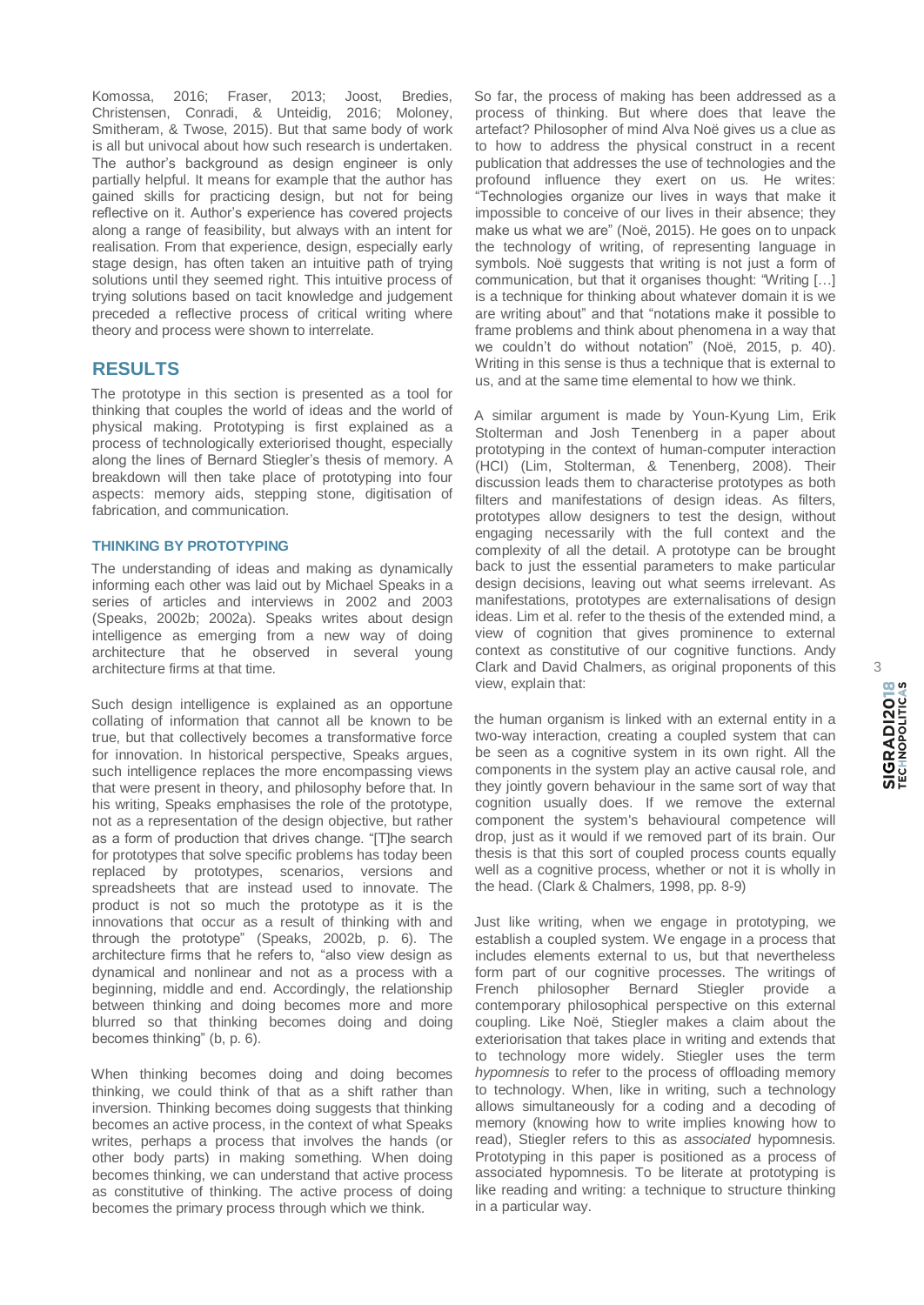## **1. MEMORY AIDS AND LITERAL ANNOTATION**

The first of the identified hypomnesic modes in the prototyping process is the use of simple memory aids. Hypomnesis is induced by placing items, such as screws, nuts and bolts at meaningful locations, such as those places where they should be installed. Before they perform their primary function, these items act as memory aid, to help the installer remember where work needs to be done. And sometimes a tool, such as a tape measure or a screwdriver, acts as memory aid, for example when it is placed somewhere to remember a particular task or sequence. Repetition was an important reason for using memory aids. Because the eight strips and their rotating bases are identical, it was easy to forget which strip a particular task should apply to. The two strips on each side were easy to identify based on them being edges and adjacent to edges, but the four strips in the middle would be easily confused without some sort of marker. And for the assembly of the turntables, which was repeated 16 times, all the components were laid out for assembly in order to avoid forgetting parts in the process. Memory aids as described here, had a function during the process of prototyping, but lost their function as a memory aid after being installed. More permanent aids can be found in the colour coding of the port and starboard controllers, that have red and green mounting plates and wire markers.



**Figure 2:** Notes on artefact aiding controller calibration. Source: Author.

In line with this, is the use of literal annotations, which involves writing comments on the artefacts, situated where they apply. This is an aspect that also mainly applies to the production process of prototyping. In the basis, it is nothing other than writing, but the writing is being given additional meaning by a context. Annotations can therefore often be brief, because the lack of direct meaning is complemented by the context it is found in. A number written on a component could for example refer to a dimension, to the number of holes to be drilled, or to orientation. This technique has mainly been used in my process by writing with a marker on the protective plastic film that covered the transparent materials and on Post-its on other materials to avoid leaving a permanent trace of the comments after they had served their purpose. Literal annotation is common practice for construction workers that annotate raw construction materials. Such scribbles sometimes remain visible on untreated surfaces of buildings.



**Figure 3:** Literal annotations on physical artefact. Source: Author.

Like memory aids, the annotations appeal to other, living memories in order to be useful. They are part of a more complex thought process, which can be highly individual. Not everyone would interpret a scribble in the same way, or understand a memory aid as something actionable. But it is not difficult to see how such aids can become part of a shared practice, forming a language in itself that allows for some form of communication and task sharing between multiple prototypers.

### **2. STEPPING STONE**

The second mode in which the prototype supports thinking, is as a stepping stone for thought. This applies to the process of prototyping itself, as well as to the larger context that the prototyping takes place in. Within the prototyping process, in a linear manner, this means that making one thing, leads to the next. A produced artefact, such as a holding plate that connects a strip to its base, will give feedback about its performance. Making it too long may lead to a holding plate that provides too much stiffness to the strip. Making it too short may cause the strip to buckle through a lack of support. In contemporary engineering practice, such feedback would often be derived from computational simulation, where similarly the outcome would be a stepping stone in an iterative process. And more generally in the design process, the drawing might perform such a function in a developing process. A specific example is a series of six drawings by Peter Cook, called the Veg House, where the aim of the drawings is to evolve. He writes:

For me, there is the delightful experience of carrying out a process that can enhance the primary decisions (of size, position, figure or direction), with such a mobile and extensive addition of evidence. It is as if the first part of the illustration is being illustrated by the second. (Cook, 2014, p. 172)

The drawing allows for the construction of something that cannot simply be thought. It needs to be drawn in order to draw the next part. Stiegler also discusses the drawing, by referring to the dialogue between Socrates and Meno, as told by Plato. In the dialogue, Socrates summons a slave and questions him about geometry, drawing a diagram in the process:

The drawing, as hypomnesic memory, is therefore indispensable to this potential philosopher, the slave boy, and to his passage into action, that is, his anamnesis. It constitutes a crutch for understanding, a space of intuition entirely produced by the gestures of the slave tracing in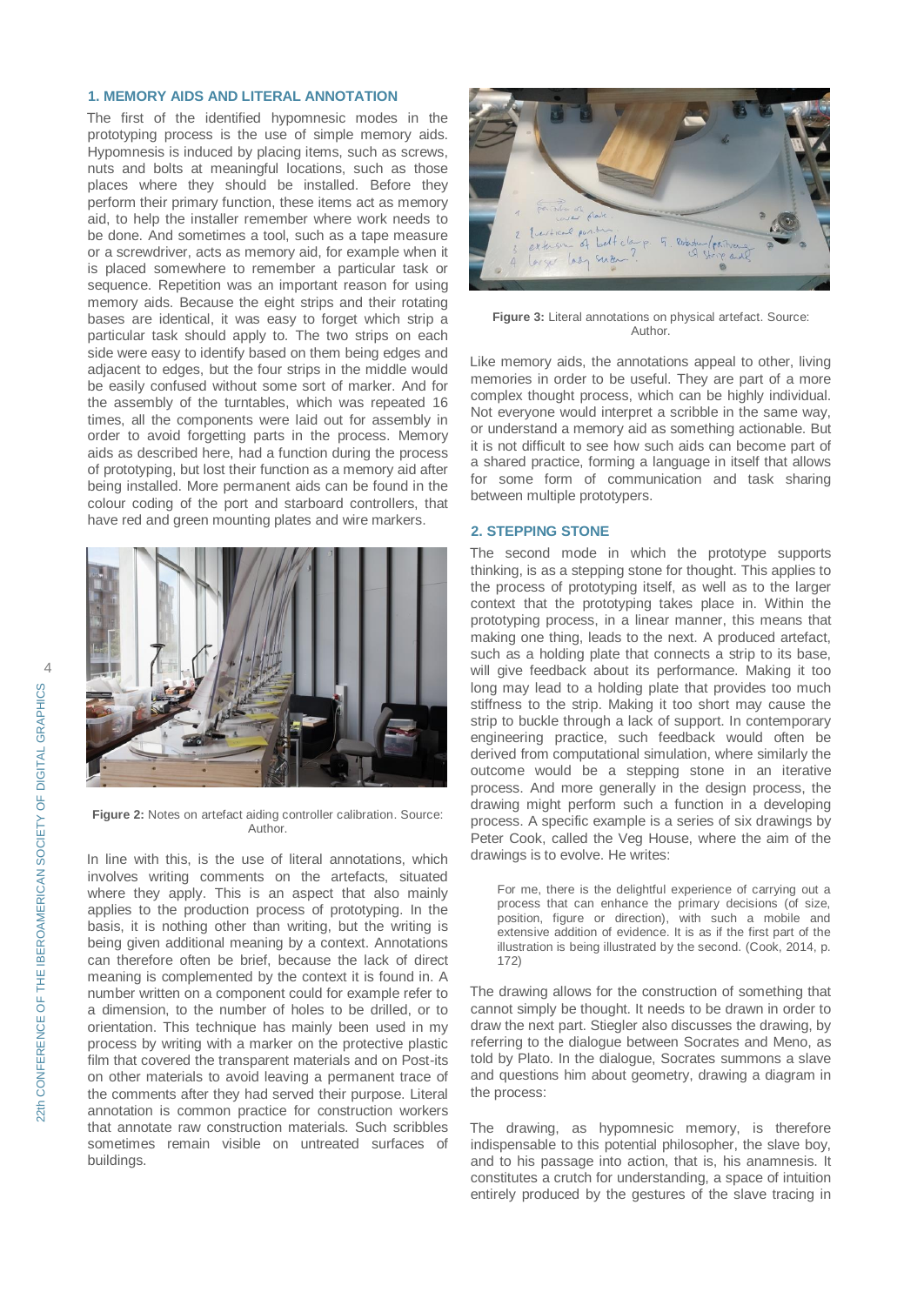the sand the figured effects of this reasoning. The sand holds "in view" the results of the slave's intuition and understanding; it thus facilitates the extension and construction of the geometrical proof. (Stiegler, 2010, p. 74)

The drawing therefore, and by extension the 3D digital model, but also the physical prototype, lets us keep *in view* a certain understanding. Beyond being a series of stepping stones, each leading to the next thought, the prototype is the construction of a thesis with a complexity that can only be developed through such a structured externalisation.

#### **3. DIGITISATION OF FABRICATION**

The third aspect of externalisation is the digitisation of fabrication. Not just in the form of the tool as a prosthetic that is the 3D-printer, or the laser cutter, or the CNCrouter, but by taking away a mental step between drawing and making. Stiegler writes about driving a car:

[T]he more the automobile is improved, the less we know how to drive. Eventually, the GPS driving assistant will replace the driver altogether; we will lose control over our own sensory-motor schema as such guidance becomes automatic, a formal element of the navigation system. (Stiegler, 2010, p. 68)

The digital fabrication tools at this point still require a significant amount of know-how to operate well. Although their reach has increased well beyond a small group of expert users, they have arguably not yet lived up to the promise of bringing these technologies to the masses. This may change with time, taking away what is left to know about materials and to understand of the process. For the users of digital fabrication tools, the direct link between a digital drawing and the production of an artefact has already removed the necessity to master a manufacturing skill. The precision of most of these tools out-does most humans, so it is not only removing the control of the sensory-motor schema as Stiegler writes, but it removes the incentive to learn that control in the first place. Digital fabrication in this sense is both an enabler and a threat, a *pharmakon* as Stiegler refers to it, that enables humans to reach further, but at the same time takes away an innate capacity. Stiegler writes about this as a grammatization of gestures. Grammatization, he explains, following Derrida, is the discretisation of the continuities that shape our lives. "Writing, as the breaking into discrete elements of the flux of speech […], is an example of a stage in the process of grammatization" (p. 70). In the industrial age, he writes, know-how was transferred to gesture-reproducing machines, without an understanding of the workings of these machines. What makes digital fabrication in our current time different, is the culture that surrounds it of self-taught expertise. 3D printers can be partially 3D printed following online instructions. The workings of a laser cutter are easily found online and red-up on. Thereby, they do not just reproduce the same pre-programmed gestures, but they produce the gestures that they are instructed to by the user. The consumer is also the producer.



**Figure 4:** Laser cutting of turntable top plates. Source: Author.

Stiegler describes this time as the "era of digital networked hypomnemata [that] inaugurates the industrial hypomnesic milieu" (Stiegler, 2010, p. 83). The digital fabrication technologies (but not just those) are in part powered by the Internet, providing easy access to information, training material and examples. Even access to existing machines is not a requirement, because many of the machines can in some form be self-built following detailed examples. Lively online communities of programmers and makers further ensure that those in need of help get the support they need to continue. We can understand Mark Goulthorpe's words as particularly applicable for this type of Internet enabled prototyping: "[p]rototyping ensures that, to some degree, invention displaces reliance on expertise—in other words, that there is a different set of drivers behind cultural production beyond the emulation of prior excellence" (M. Burry & Burry, 2016, p. 78).

#### **4. COMMUNICATION**

The fourth aspect of externalisation lies in the communication enabled by the prototype. Through its physical manifestation, the prototype is a particular expression of thought, laid out by the prototyper and available for interpretation by anyone who attends to it. This interpretation may take place on different levels, depending on the personal history of the interpreter. It may, to some, just be a visual object with a certain form and behaviour, like the alphabet would be for the illiterate. For others, who are more versed in its language, it may evoke associations linked to a professional field or practice. We might think of it however as less restrictive than a natural or a formal language, allowing for multiple and diverging interpretations. In being a starting point, and not a conclusion, the prototype therefore becomes an enabler of communication across fields, and as we will see, across disciplines in academia and industry. The existence of multiple interpretations may have been cause for confusion, were the prototype to illustrate a particular phenomenon. But it is not; the prototype has been an instrument to develop lines of thought, and its multiple understandings make it richer for it.

This understanding of the prototype as communicating through different layers of understanding is illustrated by a spin-off project that was directly inspired by the prototype—a collaboration between Arup and the glass industry (reference withheld). The spin-off project started as a conversation about the prototype when it was in an early development stage, and the use of thin glass as